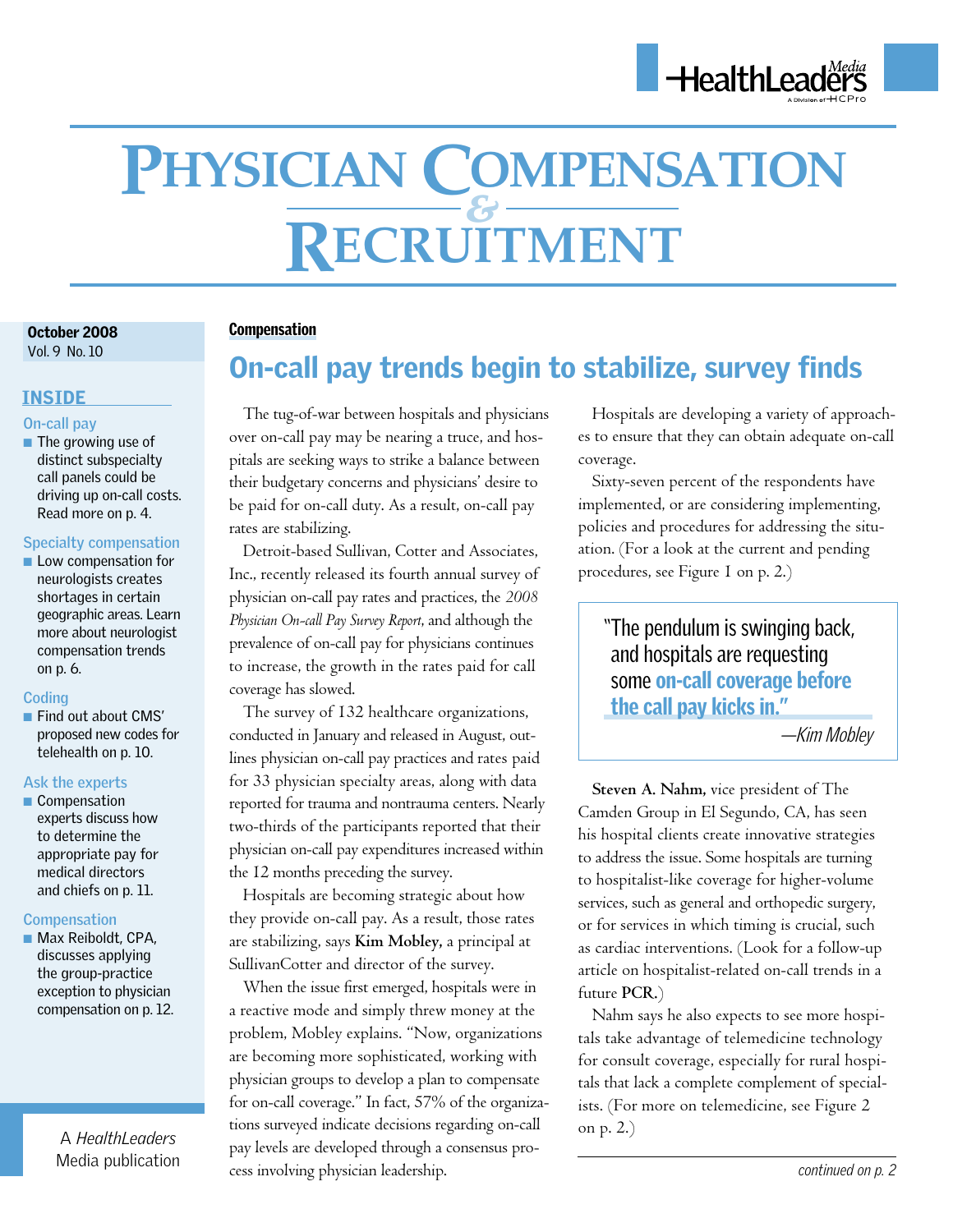## **Compensation**

*continued from p. 1*

#### Costs continue to rise

Of survey participants reporting that their physician oncall pay costs had increased within the past 12 months:

- 25% reported a 1%–10% increase »
- 24% reported an 11%–50% increase »
- >> 15% reported a more than 50% increase

Thirty-six percent said expenditures stayed about the same, and none reported a decrease. From 2006 to 2008, the median expenditures reported by trauma centers for physician on-call pay increased by 88%; the median expenditures in nontrauma centers increased by 91%. (For an overview of on-call expenditures for 2006–2008, see Figure 1 below; for the overall national median on-call rates for all specialties, see Figure 3 on p. 3.)

Although overall expenditures have risen due to the number of physician specialties receiving on-call pay, the actual rates paid for call coverage have increased only moderately in recent years, Mobley says. "For the first few years of the survey, median rates were all over the place; over the last two years, things have calmed down," she adds.

Nahm says he has found considerable variation among the hospitals he works with. "Factors such as supply of willing physicians, ED payer mix, and ED call volume at particular

## Figure 1

#### On-call expenditures, 2006–2008

|      | <b>Trauma center</b> |             | Nontrauma center |           |  |  |
|------|----------------------|-------------|------------------|-----------|--|--|
|      | Average              | Median      | Average          | Median    |  |  |
| 2006 | \$1,375,000          | \$705,000   | \$750,000        | \$129,000 |  |  |
| 2007 | \$1,815,134          | \$1,164,431 | \$764,807        | \$433,849 |  |  |
| 2008 | \$2,065,000          | \$1,326,000 | \$1,436,000      | \$928,000 |  |  |

*Note:* Cautious interpretation of these comparisons should be used, as the sample of survey participants varies each year.

*Source: Sullivan, Cotter and Associates, Inc. Reprinted with permission.*

hospitals have led to substantial increases in certain geographical areas and specialties," he says, adding that the survey corresponds with his experience. "In general, hospitals and medical staffs [are] coming to an understanding that on-call pay is not a solution, and jointly searching for ways that more effectively spend coverage dollars to reduce ED on-call burden on physicians or to ensure that coverage for their community is available."

#### Fewer shutdowns

One promising sign of stabilization is that the number of survey participants who reported shutting down one or more services due to the lack of physicians available to provide oncall coverage has held stable at 16% in this year's survey and 15% in the 2007 survey.

In contrast, the 2006 survey found that nearly one-quarter of trauma centers and 13% of nontrauma centers had to shut down at least one service due to a lack of physicians available for coverage.

Nevertheless, a few are simply forgoing ED on-call coverage in select specialties and contracting with referral centers to transfer patients, Nahm says, adding that he expects this trend to expand in coming years.

## Figure 2

Percentage of respondents implementing or considering various approaches to on-call coverage

| 48%                                                        | 31%                                                                 |
|------------------------------------------------------------|---------------------------------------------------------------------|
|                                                            |                                                                     |
|                                                            |                                                                     |
|                                                            | 22%                                                                 |
|                                                            |                                                                     |
| 43%                                                        | 47%                                                                 |
|                                                            |                                                                     |
| 26%                                                        | 39%                                                                 |
| 14%                                                        | 37%                                                                 |
| 10%                                                        | 41%                                                                 |
| *Percentages total more than 100% due to multiple response |                                                                     |
|                                                            |                                                                     |
|                                                            |                                                                     |
|                                                            |                                                                     |
|                                                            | 47%<br>Source: Sullivan, Cotter and Associates, Inc. Reprinted with |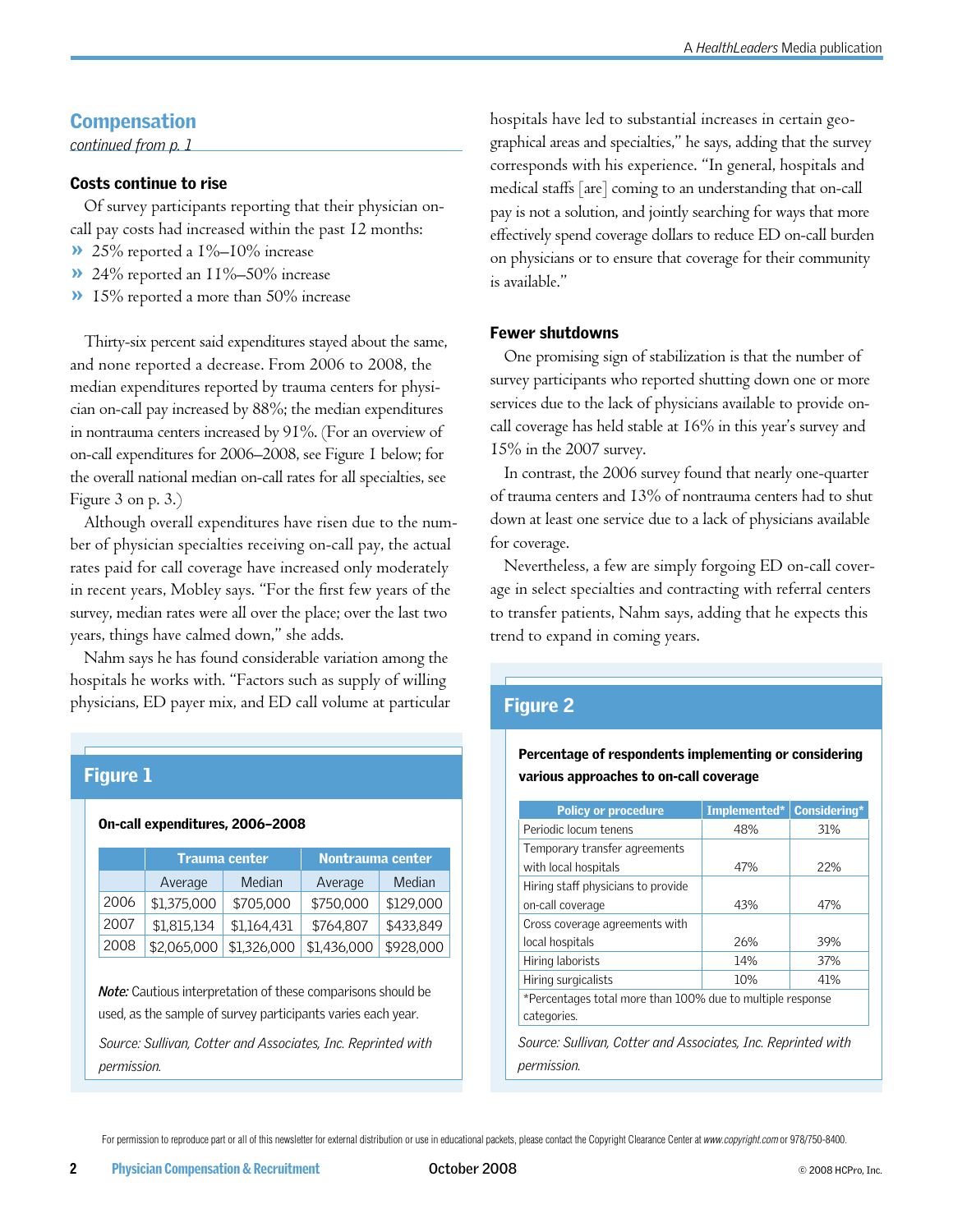#### Pay tied to probability

The key variables determining on-call pay rates are tied to local and national market rates, frequency of the call coverage provided, and the likelihood of being called in for service.

What's interesting is that the survey identifies a significant variance in on-call rates paid by specialty; some highly compensated specialties receive relatively low on-call rates of pay because they are not as likely to be called in to provide services when on-call, Mobley says.

This trend reflects the relationship between the likelihood of being called in to work and the on-call rate paid. For example, when comparing the rates paid for critical care and invasive cardiology critical care, physicians generally earn less than invasive cardiologists. However, the median unrestricted on-call hourly rate paid for critical care is \$30.93, compared to \$18.63 for invasive cardiology.

One driver might be the September 2007 OIG Advisory Opinion (07-10) that suggested physician on-call pay should relate to the amount of call coverage provided and the likelihood of a physician being called in. However, only 9% of those surveyed indicated that they made changes based on the OIG advisory opinion. (The most common modifications reported were incorporating language from the opinion into

contracts and conducting formal fair market value reviews of on-call pay levels.)

Mobley says the relatively low percentage is due to the survey being conducted in January. Based on conversations she's had with clients, she believes the 2009 survey will reveal that the advisory opinion has had a significant effect.

Mostly, hospitals are obtaining the data they will need to respond to the opinion, Nahm says. More hospitals are now tracking the frequency of ED on-call contacts by specialty. "As data is accumulated, we expect that this data will be used to fine-tune the relative payments made to specialties," he says.

However, Nahm reports that he's already seeing some movement in the direction outlined by the opinion. "We have noticed some hospitals are attempting to avoid per diems or to at least add volume-based payment arrangements for ED on-call coverage," he says.

#### Revisiting the social contract

Another emerging trend is the provision of on-call pay for excess-call only, which, in many ways, is a throwback to the time when on-call duty was part of the social contract—it

*continued on p. 4*

## Figure 3

#### Overall on-call pay rates

The table below shows the overall national median on-call rates paid for all physician specialties included in the study.

|                | <b>All organizations</b> |              |                     | <b>Trauma Centers</b> | <b>Nontrauma centers</b> |              |
|----------------|--------------------------|--------------|---------------------|-----------------------|--------------------------|--------------|
|                | <b>Type of call</b>      |              | <b>Type of call</b> |                       | <b>Type of call</b>      |              |
|                | Restricted               | Unrestricted | Restricted          | Unrestricted          | Restricted               | Unrestricted |
| Daily stipend  | \$1,600                  | \$600        | \$1,580             | \$750                 | <b>ISD</b>               | \$475        |
| Weekly stipend | ISD                      | \$2,403      | ISD                 | \$2,000               | <b>ISD</b>               | \$2,452      |
| Annual stipend | \$663,000                | \$182,000    | \$750,000           | \$182,500             | \$482,777                | \$146,000    |
| Hourly rate    | \$70                     | \$29         | \$81.50             | \$30.63               | \$65                     | \$27.40      |
| Calculated     |                          |              |                     |                       |                          |              |
| hourly rate    | \$73.27                  | \$23.63      | \$79.17             | \$29.17               | \$61                     | \$20.83      |

*ISD = Insufficient data*

*Source: Sullivan, Cotter and Associates, Inc. Reprinted with permission.*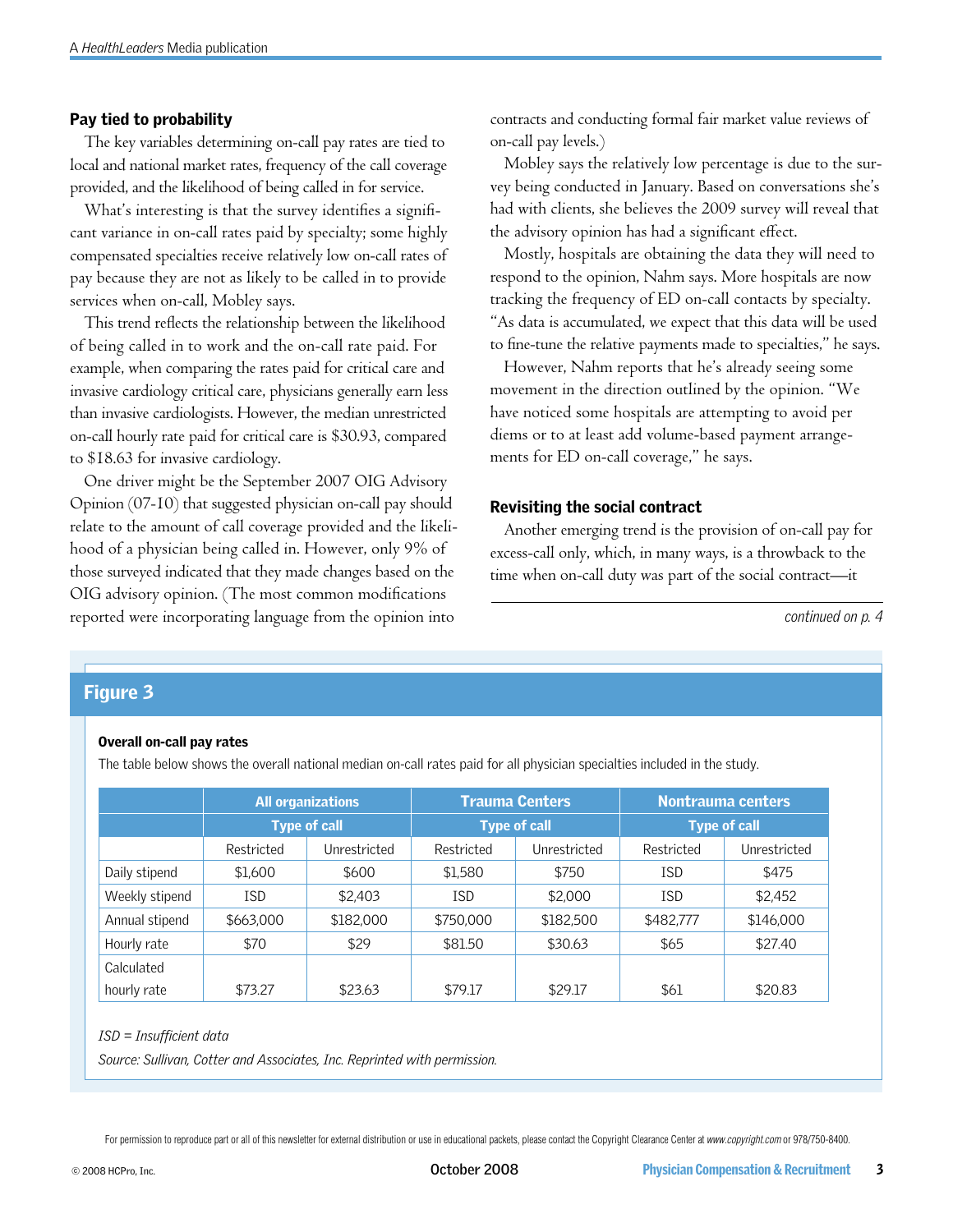## **Compensation**

#### *continued from p. 3*

was simply what physicians were expected to do. When physicians started demanding on-call pay, hospitals began throwing money at the issue, Mobley explains.

Now, as part of a more strategic approach, there's more balance. "The pendulum is swinging back, and hospitals are requesting some on-call coverage before the call pay kicks in," Mobley says.

At 21% of surveyed organizations, physicians must provide a certain number of uncompensated hours or shifts before receiving on-call pay.

The following is the breakdown:

- Medical specialists are required to provide an average of » 4.5 shifts or 108 hours of call coverage per month before receiving on-call pay. The median required numbers are 4.25 shifts or 102 hours.
- Surgical specialists are required to provide an average of » four shifts or 106 hours of call coverage per month before receiving on-call pay. The median required numbers are three shifts or 75 hours.

## Subspecialty panels create challenges

The growing frequency of distinct subspecialty call panels is a trend that might be contributing to rising hospital ED oncall costs, says **Steven A. Nahm,** vice president of The Camden Group in El Segundo, CA.

For example, instead of an orthopedic general call, there might now be three call panels, one each for general, spine, and hand call. Anesthesiology might include panels for general, cardiac, and OB, and cardiovascular call might be split into cardiovascular, vascular, and thoracic.

There's the administrative hassle of more call panels, but the challenge goes deeper. It requires the ED to have a better understanding of which physician needs to be contacted and to make the decision in a crisis situation. And generally, it's costlier, since the aggregate cost of the subspecialty panels is greater than the payment for the one original call panel.

Mobley says she was surprised at the high number of respondents already using this approach, and she expects more to adopt it as a way to curb rising on-call expenditures.

#### Use of nonphysician practitioners

During the past two years, Mobley says she has heard murmuring about using mid-level providers for on-call coverage to curb rising expenditures, and she's even seen it in a few contracts. But so far, it hasn't happened.

Although 23% of the survey participants indicated they employ physician extenders, there's very little data available about their actual use. Only nine of the 132 organizations reported data.

What is happening is that these mid-level providers are being used to reduce the burden of physicians while on-call, Nahm says.

"A typical arrangement, for example, is a hospital with orthopedic physician assistants who can admit and stabilize patients on behalf of an orthopedic surgeon," he explains. In this scenario, the surgeon is still contacted and must make a determination as to whether his or her immediate presence is required. Patients are admitted, and the physician can see the patient or perform the surgery at a later time.

#### On-call pay increasingly prevalent

As more sophisticated compensation strategies are emerging and rates are stabilizing, the prevalence of on-call pay continues to expand, with 28% of the survey participants indicating that they are planning to implement on-call pay for physicians who are not currently receiving it.

The most frequently cited reason for implementing on-call pay within the next six months is a shortage of physicians in certain specialties (primarily surgical specialties and neurology) who are willing to provide on-call coverage. Other reasons cited are:

- The desire to keep services open and/or increase coverage » in certain specialty areas
- Physician threats of leaving or providing no on-call coverage »
- The desire to create equity among all physicians providing » on-call coverage

Because the Emergency Medical Treatment and Active Labor Act of 1986 requires hospitals to maintain on-call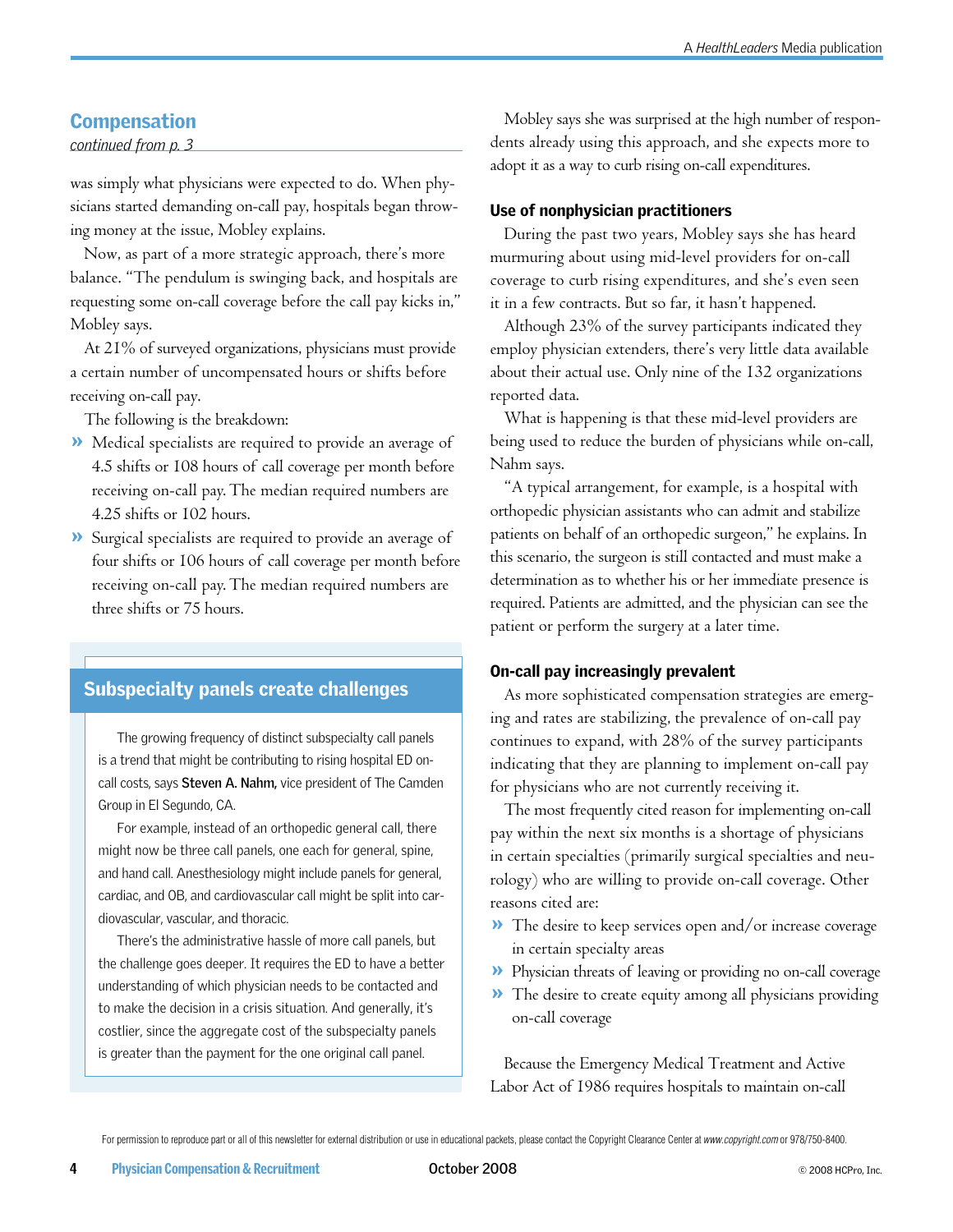panels of physicians, many have no choice but to expand their on-call pay programs to ensure adequate physician coverage. About 86% of respondents reported providing on-call pay to nonemployed physicians with admitting privileges, whereas 54% provide on-call pay to their employed physicians. In addition:

- 91% reported that the physician on-call pay is funded » solely by the hospital, and 8% reported that the medical group is also providing some of the funding.
- 58% of the organizations providing on-call pay to nonem-» ployed physicians do not compensate them for providing services when called in. Generally, the physician retains the professional fees. The most common approach was a subsidy for unassigned/uninsured patients (25%), followed by subsidy for malpractice insurance and fee-for-service payment (both at 14%).

One emerging trend is backup call pay. In addition to call pay for a primary call, hospitals are compensating for backup call. So far, it's mainly happening in trauma centers, to higher volume surgical specialties.

#### Subsidies and guarantees

The survey found that subsidies for unassigned/uninsured patients are the most common (25%) form of payment provided to physicians for providing services when called in.

Because of the payer mix, physicians often can't collect on these patients, so hospitals provide subsidies for unassigned and uninsured patients. This guarantees the physician a reasonable

|                                                    | <b>PCR Subscriber Services Coupon</b>                                                                                                                                                                               |                                           |                 |                               | Your source code: N0001                                        |
|----------------------------------------------------|---------------------------------------------------------------------------------------------------------------------------------------------------------------------------------------------------------------------|-------------------------------------------|-----------------|-------------------------------|----------------------------------------------------------------|
| $\Box$ Start my subscription to PCR immediately.   |                                                                                                                                                                                                                     |                                           |                 |                               | Name                                                           |
| <b>Options</b>                                     | No. of issues                                                                                                                                                                                                       | Cost                                      | <b>Shipping</b> | Total                         | Title                                                          |
| $\Box$ Print                                       | 12 issues                                                                                                                                                                                                           | \$429 (PCRP)                              | \$24.00         |                               | Organization                                                   |
| $\Box$ Electronic                                  | 12 issues                                                                                                                                                                                                           | \$429 (PCRE)                              | N/A             |                               | Address                                                        |
| Print & Electronic                                 | 12 issues of each                                                                                                                                                                                                   | \$429 (PCRPE)                             | \$24.00         |                               | City                                                           |
|                                                    |                                                                                                                                                                                                                     |                                           |                 |                               | Phone                                                          |
| Order online at<br>www.hcmarketplace.com.          |                                                                                                                                                                                                                     | Sales tax<br>(see tax information below)* |                 |                               | <b>E-mail address</b><br>(Required for electronic subscription |
| Be sure to enter source code<br>N0001 at checkout! |                                                                                                                                                                                                                     | <b>Grand total</b>                        |                 | $\Box$ Payment enclosed.<br>□ |                                                                |
|                                                    | For discount bulk rates, call toll-free at 888/209-6554.                                                                                                                                                            |                                           |                 |                               | $\Box$ Please bill my organizat                                |
|                                                    |                                                                                                                                                                                                                     |                                           |                 |                               | $\Box$ Charge my: $\Box$ AmEx                                  |
| *Tax Information                                   | Please include applicable sales tax. Electronic subscriptions are exempt. States that tax products and ship-                                                                                                        |                                           |                 |                               | Signature<br>(Required for authorization)                      |
|                                                    | ping and handling: CA, CT, FL, GA, IL, IN, KY, MA, MD, MI, MN, NC, NJ, NY, OH, OK, PA, RI, SC, TN, TX, VA, VT,<br>WA, WI. State that taxes products only: AZ. Please include \$27.00 for shipping to AK, HI, or PR. |                                           |                 |                               | Card $#$<br>Nous asodit cord bill will soficet a cha           |

*Mail to: HCPro, P.O. Box 1168, Marblehead, MA 01945 Tel: 800/650-6787 <i>Fax:* 800

rate for coming in to serve these patients. Of those providing such subsidies:

- 75% provide a percentage of the Medicare fee schedule. » The average provided percentage is 103%; the median is 100%.
- 25% provide a guaranteed level of payment; 50% provide » the Medicaid rate, whereas 33% provide a fee-for-service payment.
- 17% provide a payment based on wRVU. »

"This approach allows the organization to tie the payments to actual services provided," Mobley says, adding that she expects more organizations to follow suit. "If it were my hospital, I would certainly explore such an approach."  $\blacksquare$ 

*Editor's note: Look for more from this survey, including information about hospitalists, in a future issue of* **PCR.**

#### PCR *sources*

**Kim Mobley,** principal, Sullivan, Cotter and Associates, Inc., 3011 West Grand Boulevard, Suite 2800, Fisher Building, Detroit, MI 48202, 313/872-1760; *www.sullivancotter.com*. **Steven A. Nahm,** vice president, The Camden Group, 100 North Sepulveda Boulevard, Suite 600, El Segundo, CA 90245, 310/320-3990; *snahm@thecamdengroup.com*.

#### In future issues

- $\blacktriangleright$  Recruitment and compensation trends in urology
- >> Employed physicians and on-call coverage
- **>>** Recent OIG opinions provide additional guidance
- **>>** Looking ahead: Experts offer predictions for 2009
- CMS Physician Group Practice Demonstration Project »

| ZIP         |                                                                               |
|-------------|-------------------------------------------------------------------------------|
|             |                                                                               |
|             |                                                                               |
|             |                                                                               |
|             |                                                                               |
|             |                                                                               |
|             |                                                                               |
|             |                                                                               |
|             |                                                                               |
|             |                                                                               |
| $\Box$ VISA | □ Discover                                                                    |
|             |                                                                               |
|             | <b>Expires</b>                                                                |
|             | (Your credit card bill will reflect a charge to HCPro, the publisher of PCR.) |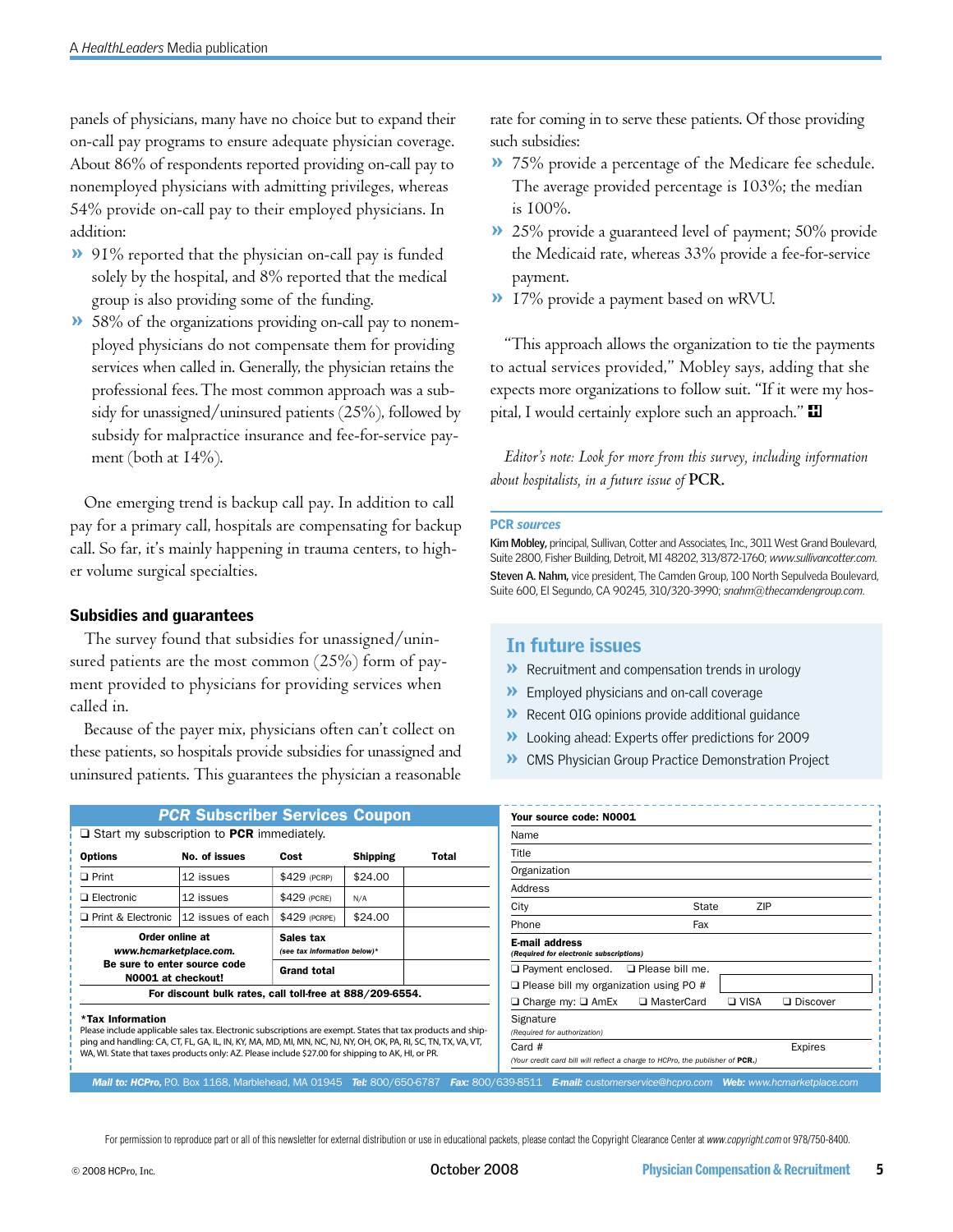#### Neurology

## Low compensation continues to create challenges

Neurohospitalists identified as an emerging trend

Although neurology compensation continues to increase, neither the pay nor the rate of increase is as high as in many other specialties.

Neurologists earned a median total cash compensation of \$220,000 in 2006, a 1.76% increase from \$216,199 in 2005, according to the MGMA 2007 *Physician Compensation and Production Survey.* That remains among the lowest compensation levels of all nonprimary care specialties.

Contrast that \$220,000 with the \$348,706 earned by dermatologists or the \$406,345 by gastroenterologists during 2006.

The smaller compensation—and lower increases—are nothing new, notes **Neil A. Busis, MD,** a fellow of the American Academy of Neurology, chief of the division of neurology and director of the neurodiagnostic laboratory at University of Pittsburgh Medical Center Shadyside and president of the Pittsburgh Neurology Center.

Busis cites MGMA data showing that neurology compensation rose 36.38% between 1996 and 2006. In the same period, dermatology rose 91.83%, gastroenterology rose 81.1%, and radiology went up 65.74%. Family practice increased only 23.85%.

The lower pay rate relates directly to the type of work neurologists do, Busis explains.

Specialists such as cardiologists or gastroenterologists generate income from high-paying procedures; most neurologists' revenue comes from E/M services, which tend to be reimbursed at a lower level than the procedural work done by other specialties.

"Diagnostic and therapeutic procedures are rewarded disproportionately more than evaluation and management services. Volume of E/M services has increased, but there has been a greater relative increase in procedures," Busis says.

**John B. Phifer,** senior search consultant at CompHealth in Salt Lake City, citing 2006 data, notes that a pulmonary/critical care physician will generate, on average, \$1.3 million annually for a hospital; a neurologist will generate less than half of that. In particular, dermatology and gastroenterology generate

enormous profits, Phifer says. "Groups of neurologists are competing with multispecialty groups who may choose to grow faster in other specialties," he adds.

Busis notes the following two trends:

- E/M compensation increased in the past few years. How-» ever, Congress applied a work adjustor in the Medicare fee schedule that largely negated the gains in reimbursement for E/M services.
- The professional component RVUs for the most com-»monly done neurology procedures (e.g., EMG and nerveconduction studies) decreased dramatically in recent years. There is a stronger incentive than ever not to provide these services in hospitals. In the office, the neurologist gets reimbursed the global amount (professional plus technical components), but in the hospital, the neurologist receives only the professional component.

"Neurologists lag in income and percent increase in income because we are primarily a cognitive specialty, and there is a disproportionate reward in the current reimbursement environment for specialties that do procedures," Busis says.

The disparity is reflected in locum tenens work, although perhaps not as sharply.

"Our daily rate for neurologists is about 15% lower than the average rate of all of our specialties," reports Phifer's colleague **Alisa Weeks,** manager of the subspecialties team at the CompHealth locum tenens division.

However, Weeks says the average is driven up by the high pay rates of surgical specialties, so compared to most others, the neurology rate is about the same or higher. (For more on locum tenens trends, see "Neurology and locum tenens" on p. 8.)

#### Shortages and recruiting

As the U.S. population ages and the prevalence of stroke and neurodegenerative diseases increases, there might not be enough neurologists to meet the demand. All of the consulted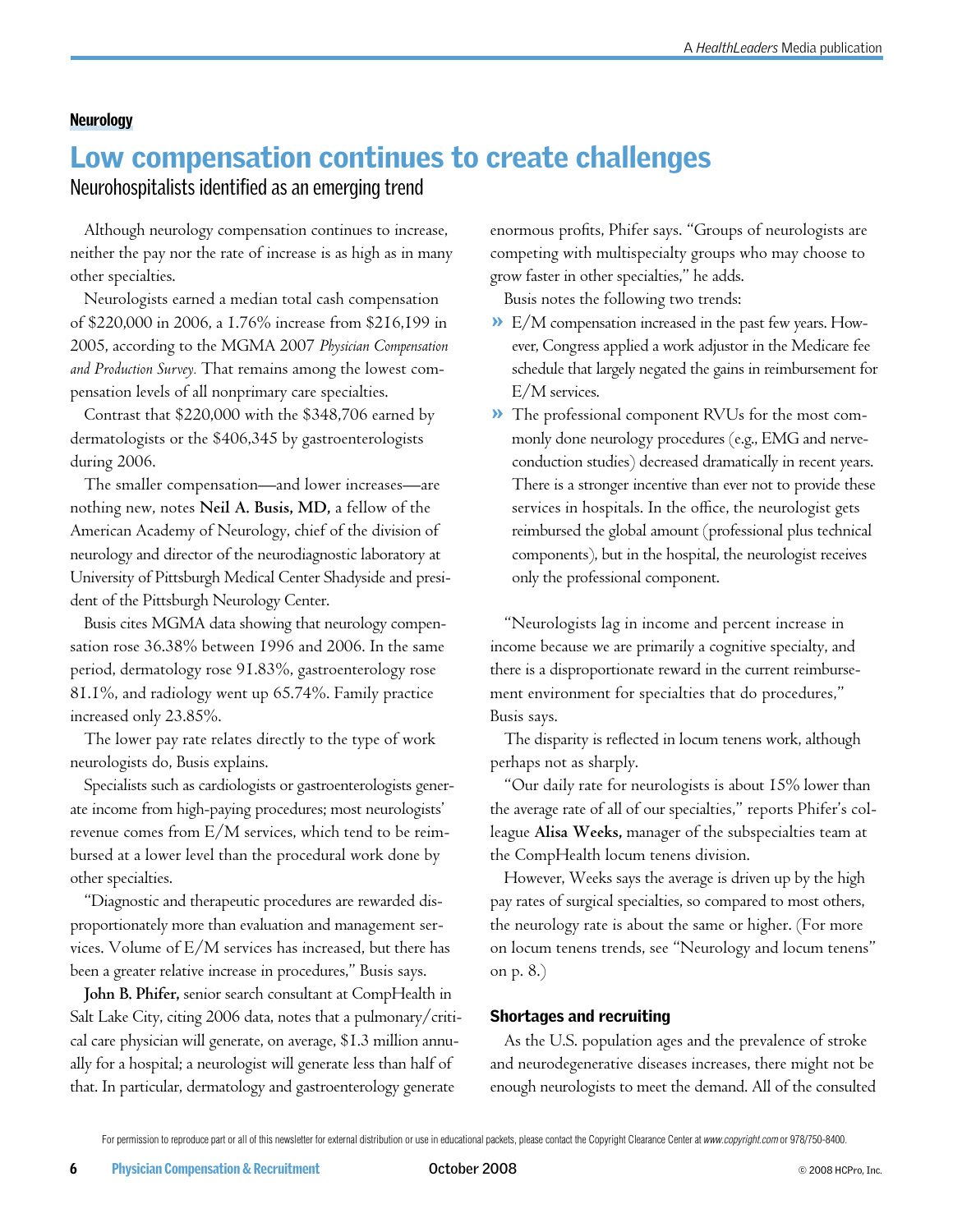experts say there is a shortage of neurologists—and it's only expected to get worse.

For example, the demand for locum tenens neurologists has steadily increased every year, "and we are hearing the same thing from our major competitors," Weeks says.

There are several reasons for the shortage, such as more neurologists taking fellowships. But that only delays entry into the field by one or two years. There are other, more systemic reasons.

"Medical students increasingly pick areas of medicine due to favorable lifestyle and reimbursement considerations," Busis says. And they are not opting for neurology.

But the problem isn't universal. "Recruiting is lumpybumpy, with some [geographic] areas having great trouble attracting qualified candidates and others having less trouble," Busis says.

Location is a primary consideration, as are other lifestyle issues and, of course, reimbursement. He cites a 2007 New York state residency training outcomes survey that supports his observation. In that survey, the reason most often cited "for difficulty finding a practice position" was "a lack of jobs in desired locations" (49%).

That corresponds with the experience of recruiters. The severity of the shortage varies by region, says **Todd Dillon,** senior search consultant in the physician search division at St. Louis–based Cejka Search. "I have a very hard time getting

neurologists in the Midwest," Dillon says, adding that location might be the most significant challenge he faces in terms of their recruitment.

Phifer says another recruiting challenge facing practices is finding the best fit (e.g., movement disorder patients, epilepsy, and stroke), "so as not to duplicate what the department or group already has a handle on in their service area."

## Crafting packages

Groups and hospitals in less-than-prime locations are being forced to create attractive compensation packages, Dillon says.

Dillon and Phifer say successful packages not only offer competitive salaries, but they also include:

- >> The best possible call coverage
- Student loan reimbursement »
- A signing bonus »
- A retention bonus »

"The record was broken [with] a total package of \$510,000 for one fellowship-trained neurologist … with a director title and no direct reports," Phifer says.

One emerging trend is to get the physicians' contracts signed well in advance, Dillon says, adding that one practice has

*continued on p. 8*

|               | 2007                | 2006                | 2005                | 2004                | % change  | % change  |
|---------------|---------------------|---------------------|---------------------|---------------------|-----------|-----------|
| <b>Survey</b> | median <sup>+</sup> | median <sup>+</sup> | median <sup>+</sup> | median <sup>+</sup> | 2006-2007 | 2004-2007 |
| AMGA          | \$222,998           | \$211,995           | \$201.241           | \$190,076           | 5.19%     | 17.32%    |
| <b>HCS</b>    | \$162.814           | \$159.979           | \$153,017           | \$146.953           | 1.77%     | 10.79%    |
| (salary only) |                     |                     |                     |                     |           |           |
| MGMA          | \$220,000           | \$216,199           | \$211,094           | \$190.973           | 1.76%     | 15.2%     |
| <b>SCA</b>    | \$200.629           | \$194.497           | \$200,000           | \$170,074           | 3.15%     | 17.97%    |

## Neurology compensation trends, 2004–2007

*Source: Data excerpted with permission from AMGA, Hospital and Healthcare Compensation Service (HCS), MGMA, and Sullivan, Cotter and Associates, Inc. (SCA) compensation surveys.*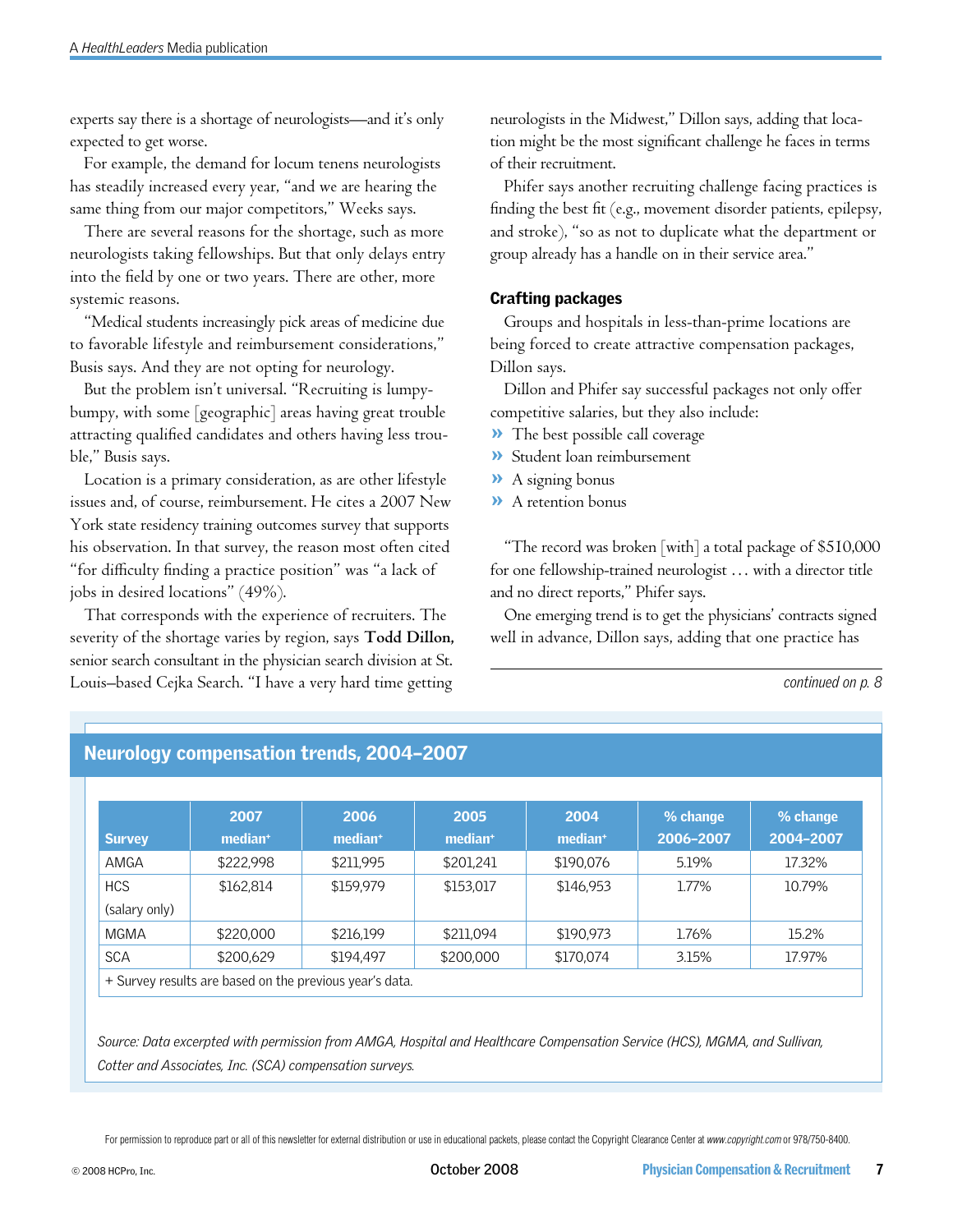## **Neurology**

*continued from p. 7*

already signed on a surgeon who won't complete his fellowship until 2010. He expects this approach to become more common in neurology.

If a practice can pay up front and subsidize the residency or fellowship, it may be able to secure the neurologists it needs.

Such contracts include provisions that require the prospect to repay the money if he or she ends up not coming to work for the practice.

#### Employment model emerges

Busis says he is seeing a move away from private practice. "In my opinion, more and more recent graduates want to be employed rather than start a private practice. Shift work is more amenable to their anticipated lifestyle, with the ability to better put your work behind you and out of your mind when you go home for the day," he says, adding that employment provides regular hours with less administrative hassle.

Neurologists, perhaps even more so than most other specialties, have been frustrated by the time spent doing hospital consults, Dillon says, adding that neurologists are often

called in when other providers are stumped. As a result, the calls are often a waste of time. He says he knows of some who are doing strictly outpatient work. The neurohospitalist is emerging, Dillon says. Hospitals are willing to pay a premium to have an in-house neurologist.

Phifer says the trend has not yet caught fire. Not only is the job demanding, but covering stroke patients without a stroke fellowship carries significantly more liability.

But Phifer says he expects to see more. "I think as hospitalists for primary care did catch on, the neurohospitalist should follow suit," he adds.

A paper published earlier this year in *Neurology* concluded that the same pressures that spawned the growth of medicine and pediatric hospitalists will drive the neurohospitalist trend: "Given the tremendous growth in the number of medical hospitalists over the past decade, we predict that neurology hospitalists will continue to grow in number, particularly at hospitals with high patient volume and many resources. The time for the neurology hospitalist clearly has come of age."1

Weeks says she sees growth on the locum tenens side too. "Our neurohospitalist business is still small compared to the demand for general neurology, but we are seeing an increase," she says.

## Neurology and locum tenens

Recruitment and compensation trends in the locum tenens market parallel those in the permanent market.

"We pay our neurologists a daily rate for locum tenens work. Our daily rate for neurologists is about 15% lower than the average rate of all of our specialties combined," says **Alisa Weeks,** manager of the subspecialties team at the CompHealth locum tenens division in Salt Lake City. She adds that the average is driven up by the high pay rates of surgical specialties so, compared to most other specialties, it is about the same or higher.

Weeks says the three primary neurologist recruitment challenges to do locum tenens work are finding:

**>>** Neurologists who are available and willing to do temporary work

- $\blacktriangleright$  Fellowship-trained neurologists who are comfortable doing EEG and EMG
- $\blacktriangleright$  Neurologists willing to take a lot of call and overtime work

And like those on the permanent side, Weeks' clients are gradually distinguishing between stroke neurology, neurohospitalists, and general neurology. "We have a handful of clients that specifically are asking for physicians that have completed a stroke fellowship and others that want strictly neurohospitalists," she says.

So far, pay rates haven't varied much among general and stroke neurologists and neurohospitalists, but that will change, Weeks says. "I think that we will see pay rates increase as the demand goes up in these areas," she adds.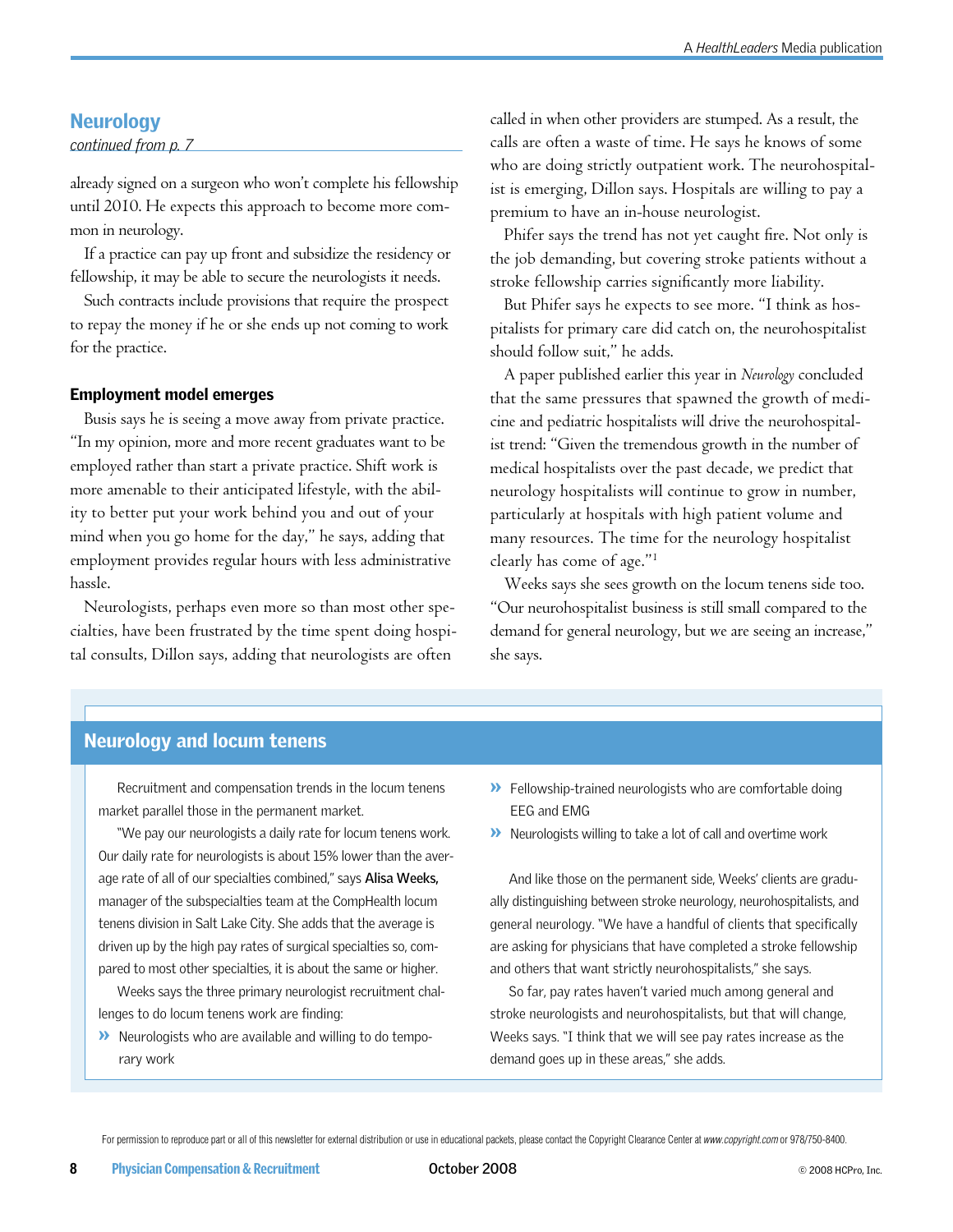One reason is that many general hospitalists don't receive much neurology training. She notes another change that could increase demand for neurohospitalists: the change in reimbursement for tissue plasminogen activator (tPA). In 2006, Medicare began reimbursing for administration of tPA to stroke patients.

If given within three hours, this drug can dramatically improve the recovery of a stroke patient. Having a neurohospitalist on staff increases the likelihood that it can be administered in a timely manner.

#### More specialization

Given the aging population and the aforementioned liability concerns, it's little surprise that another growth area is stroke neurology.

"Although neurologists, neurohospitalists, and stroke specialists can give intravenous tPA to stroke patients, stroke specialists may, if they have the proper training and credentials, provide more invasive services—angiography, intra-arterial tPA, stenting, etc.—that cannot be provided by general neurologists or neurohospitalists," Busis says.

Phifer and Dillon say they believe it makes sense, in terms of compensation, to distinguish between neurohospitalists and other neurologists and between stroke neurology and general neurology.

But it's too soon to have reliable numbers on each to report. It might also be too soon to identify salary breakdowns among these groups. Part of that is due to overlap: The neurohospitalist still does general neurology.

And there's a shortage of stroke neurologists, Phifer says. Too few are graduating each year to form its own specialty. "The pay differential should be more," he says. "It takes a while to become a fully operational stroke center, but when any hospital does reach that goal, those places will be able to compensate more."

Overall, Busis says he expects greater specialization. "There is increasing specialization in neurology and more neuroscience service lines in hospitals. These will feed off each other, creating a market for neurology subspecialists, perhaps at the expense of general neurologists," he says, adding that the question of what increasing specialization will mean for neurology, and especially for general neurologists, remains unanswered.

#### Looking ahead

Several other issues loom for the profession, Busis says, including:

- Will disincentives for cognitive specialties such as neurol-» ogy be addressed by payers and policymakers?
- Will incentives to do more procedures and tests be » addressed by payers and policymakers?
- How will reimbursement issues, administrative overhead/ » burdens, and quality issues/reporting (expecting 24/7 on-call and inpatient service, especially for stroke patients) affect the private practice of neurology and the role of private practitioners in a mixed practice environment (i.e., private practice and employed physicians in the same hospital)?

"Finally, and most importantly, what impact will the increasing importance of specialization, practice location, physician lifestyle, and reimbursement have on the care of patients with neurologic conditions?" Busis says.  $\blacksquare$ 

*Editor's note: Busis addressed these and many other issues in a recent*  **HealthLeaders Media** *Webcast, "Service Line Strategies Workshop 2008: Neurosciences." For details, visit* www.healthleadersmedia. com/webcasts.cfm?id=6606.

#### Reference

1. William D. Freeman, Gary Gronseth, and Benjamin H. Eidelman. Neurology, 2008; 70; 1282–1288; originally published online March 12, 2008.

#### PCR *sources*

**Neil A. Busis, MD, FAAN,** chief, division of neurology, director, neurodiagnostic laboratory, University of Pittsburgh Medical Center Shadyside, 5230 Centre Avenue, Pittsburgh, PA 15232-1381; president, Pittsburgh Neurology Center, 532 South Aiken Avenue, # 507, Pittsburgh, PA 15232, 412/ 681-2000; *nab@ neuroguide.com.*

**Todd Dillon,** senior search consultant, Cejka Search, Inc., 4 Cityplace Drive, Suite 300, Saint Louis, MO 63141, 800/883-7345; *tdillon@cejkasearch.com.*

**John B. Phifer,** senior search consultant, subspecialty department, CompHealth, P.O. Box 713100, Salt Lake City, UT 84171-3100, 800/328-3666, Ext. 4105; *john. phifer@comphealth.com.*

**Alisa Weeks,** manager, subspecialties team, locum tenens division, CompHealth, P.O. Box 713100, Salt Lake City, UT 84171-3100, 800/328-3048, Ext. 3645; *aweeks@comphealth.com.*

#### Questions? Comments? Ideas?

#### Contact Editor Roxanna Guilford-Blake

**E-mail:** *roxanna@healthleadersmedia.com*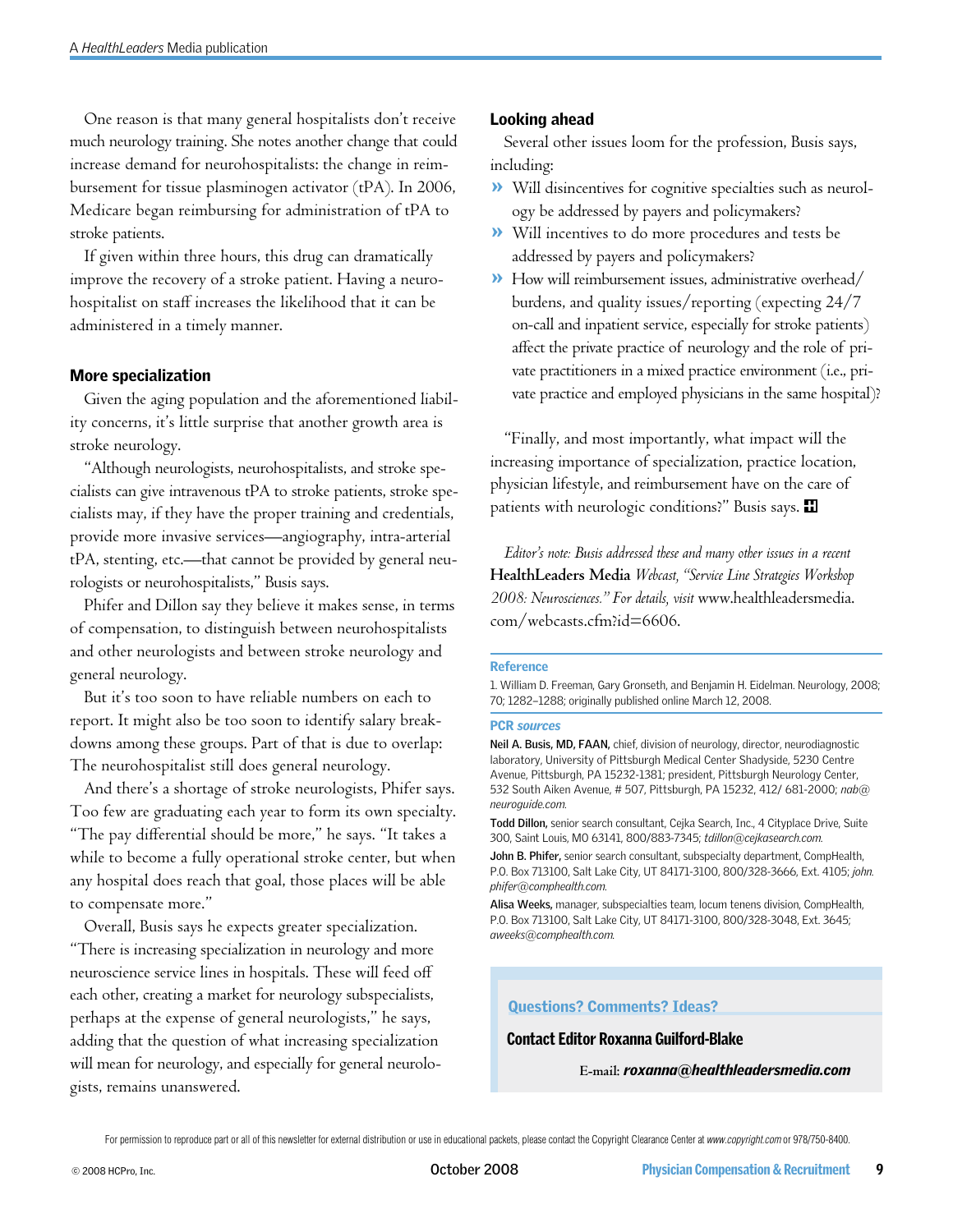## CMS issues draft of new telehealth codes

Gradually, but inexorably, CMS is expanding telehealth coverage. Most recently, CMS has proposed three new HCPCS codes that will allow providers to bill for telehealth-delivered follow-up inpatient consultations. These codes are intended for use by physicians or nonphysician providers who are consulted by the patient's attending physician but are not available for a face-to-face encounter. The fee would be equivalent to the payment for a comparable face-to-face follow-up visit. The codes, which take effect November 1 pending approval, are as follows:

- **GXX14: Follow-up inpatient consultation, limited.**  » Practitioners would typically spend 15 minutes communicating with the patient.
- **GXX15: Follow-up inpatient consultation, intermedi-**» **ate.** Practitioners would typically spend 25 minutes communicating with the patient.
- **GXX16: Follow-up inpatient consultation, complex.**  » Practitioners would typically spend 35 minutes or more communicating with the patient.

#### Defining what's covered

Follow-up inpatient telehealth consultations could include:

- Monitoring progress »
- Recommending care-management modifications »
- Advising on a new plan of care in response to changes in » the patient's status
- Counseling and coordination »

The practitioner who furnishes the telehealth inpatient follow-up consultation may not be the physician of record or the attending physician, and no additional E/M service could be billed for work related to the telehealth consult.

#### Second time's the charm

Before 2006, such follow-up telehealth inpatient consultations were approved. However, in 2006, the CPT editorial panel of the AMA deleted the codes for follow-up inpatient consultations and advised practitioners to bill for such telehealth services using the codes for subsequent hospital care. Because those codes included some services deemed inappropriate for telehealth delivery, CMS did not add them to the list of approved telehealth services for 2007.

#### Gradual and cautious

In the same announcement that identified the three new codes, CMS rejected proposals to add diabetes self-management training and critical-care services. Not issuing rules for these two services in draft form suggests that CMS is moving forward slowly and identifying only discrete areas in which it will reimburse for telehealth services, says **David Harlow,** principal at The Harlow Group, LLC, a healthcare law and consulting firm based in Newton, MA. "CMS is being extremely careful and slow about this," Harlow adds.

Harlow says he doesn't expect the proposed rules to have much of an effect on compensation plans, but, ultimately, expanded approval of telehealth will change the complexion of a medical practice. However, they would promote more efficient use of primary care provider resources, he says, adding that he also expects the rules to pave the way for further adoption of telehealth in the private sector. The benefits go beyond the individual patient encounter. Telehealth allows the practice to create a record that can be reviewed and deconstructed. "It opens the window into the patient encounter and provides opportunities for research and for quality assessment," he says, adding that that could raise some privacy concerns.

#### Looking ahead

**Jonathan Linkous,** executive director of the Washington, DC–based American Telemedicine Association, is pushing for more codes. "We will petition CMS for a few additional codes in December," Linkous says. "In our recent filing in response to the CMS proposals, we asked CMS to go ahead and approve several codes that are used for skilled nursing facility [SNF] visits since those facilities were just added as eligible sites for telemedicine by act of Congress," Linkous says. CMS has turned down previous SNF proposals.

Despite slow CMS adoption and privacy concerns, telehealth will become more common, so providers must be prepared. "This is coming down the pike in a big way," Harlow says.  $\blacksquare$ 

#### PCR *sources*

**David Harlow,** principal, The Harlow Group, LLC, 31 Olde Field Road, Newton, MA 02459, 617/965-9732; *healthblawg.typepad.com*.

**Jonathan Linkous,** executive director, American Telemedicine Association, 1100 Connecticut Avenue, NW, Suite 540, Washington, DC 20036, 202/223-3333; *www.americantelemed.org.*

For permission to reproduce part or all of this newsletter for external distribution or use in educational packets, please contact the Copyright Clearance Center at *www.copyright.com* or 978/750-8400.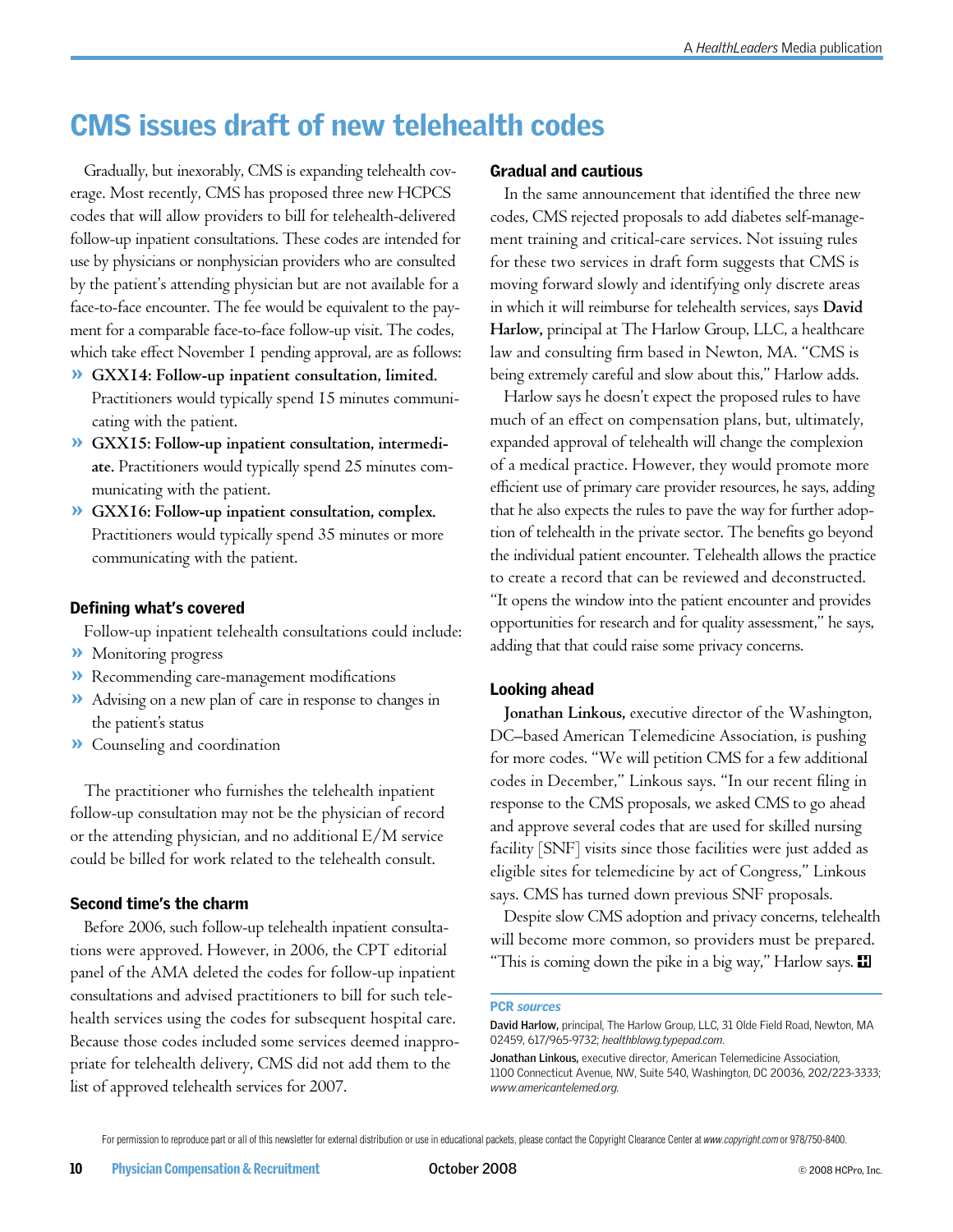#### Ask the experts

## Calculate compensation for medical directors and chiefs

*Editor's note:* **PCR** *asked compensation experts to discuss how to determine the appropriate compensation for medical directors and chiefs. If you have a question for our experts, please e-mail*  $\text{roxanna}(a)$ healthleadersmedia.com.

## Maria C. Hayduk, senior manager, medical directorships, ECG Management Consultants, Inc.

The most common way of determining medical directorship compensation is to develop fair market value (FMV) benchmarks for the agreement in question. Benchmark data typically includes publicly available survey results for the specific specialty and generally are at or below the compensation level paid to clinicians for equivalent work effort. In some situations, there may not be enough publicly available data to develop a specialty-specific benchmark; therefore, it is possible to extrapolate the available data to develop a valid benchmark. In these cases, it is important to rely on an independent, thirdparty, industry expert in hospital/physician relationships who has knowledge of the healthcare industry and laws to develop a benchmark that is appropriate and indisputable.

Once an appropriate benchmark is determined, a range of appropriate payments can be established based on the benchmark. In general, a proposed payment should satisfy FMV if the payment is within the range of the identified benchmark, which is generally considered to be less than the 75th percentile of the survey data. Special circumstances might exist at the hospital or within the specific market that might warrant a payment that is higher than the benchmark.

Remember that medical directorship agreements must adhere to the anti-kickback statute, Stark laws, and  $\S50I(c)(3)$ of the Internal Revenue Code.

### Max Reiboldt, CPA, managing partner and CEO, The Coker Group

Generally, medical director compensation is determined based on an hourly rate of pay commensurate with the duties and responsibilities of the position. CMS has provided two methodologies to ensure that an hourly compensation arrangement agreement for such physician personal services fits within Stark exceptions. The Stark Phase II promulgation specifically

provides that two measures of hourly physician compensation may be considered. Under the first method, the hourly rate paid to the physician must be less than or equal to the average hourly rate for ER physician services in the relevant physician market.

The second method requires the hourly rate to be calculated by averaging the national compensation level for physicians within the same physician specialty listed in at least four of the six designated surveys, and then dividing this number by 2,000 hours. Therefore, to determine these hourly rates, a clear definition of the services to be provided must be established; then, using recognized benchmark surveys, determine an effective hourly rate. As such, some medical directorships and other key physician, administrative, and/or clinical positions must be relevant to the individual specialty and its typical compensation.

As for whether these compensation levels should be similar to those paid to clinicians, the principle of comparable hourly compensation applies. This is especially true when one considers that the physician could be at that level of compensation if not required to complete the duties of medical director/chief. However, having said this, the compensation for such administrative responsibilities will be no greater than a comparable rate for a clinician and, from a practical standpoint, is usually somewhat less.

## Ron Seifert, senior healthcare consultant, Hay Group, Inc.

The answers vary based on an organization's perspectives about the strategy and purpose of the role. Questions to guide the thought process might include:

- >> How will the organization use these positions? Are they administrative or academic leaders, clinicians operating as a managerial liaison, change agents, etc.?
- Will you compensate them for forfeiting a portion of » their clinical income?
- Are there unique business needs that call for a special set » of capabilities for which the organization is simply willing to pay more?
- Should the pay levels reflect internal equity considerations »associated with other executive roles? H

For permission to reproduce part or all of this newsletter for external distribution or use in educational packets, please contact the Copyright Clearance Center at *www.copyright.com* or 978/750-8400.